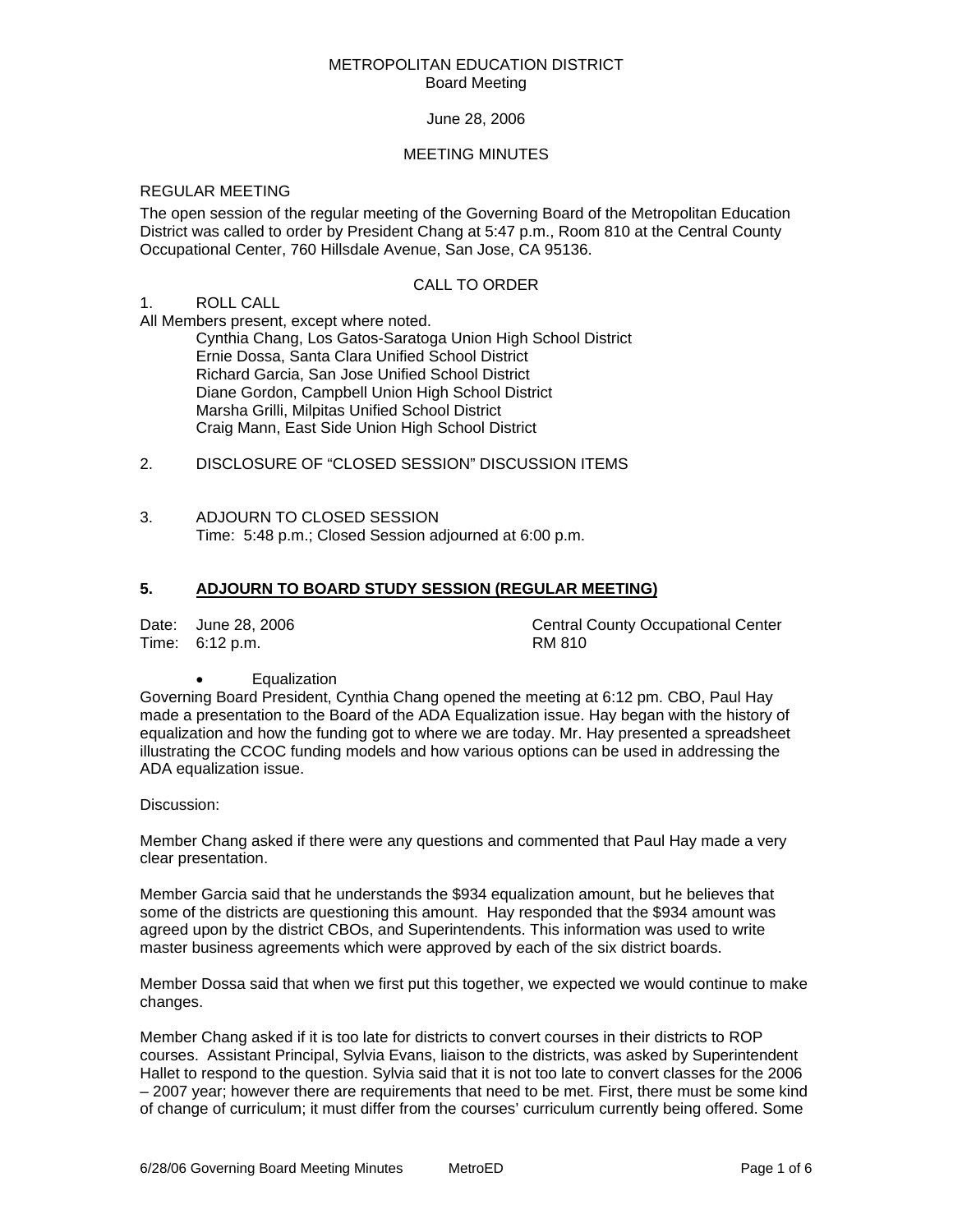kind of career components needs to be included in order to avoid the supplanting issue. Sylvia was asked by Member Chang if the district teachers would have assistance in making these changes. Superintendent Hallett stated that the principal, when considering a new course should first evaluate it to see that it fits the ROP's criteria. If it is an ROP class the school would be getting the district revenue, plus ROP funding. Sylvia Evans commented that her job was to act as liaison between the districts and MetroED and she will walk the teachers through the process.

Superintendent Hallett suggested that districts begin to think out of the box when developing ROP courses at their schools; the classes do not only need to be auto and trades courses. For example a writing class could be converted to a technical writing course. Sylvia Evans said that one good example of this type of class is a photography class which is very popular in several of the districts.

Member Chang commented that teachers need to have the right credential, too. Sylvia Evans said that teachers do need a vocational subjects' credential and five years of industry experience (paid or unpaid) Assistant Superintendent Dreier commented that we can help with the credentialing, too; MetroED offers courses for obtaining the credentials.

Member Garcia said that he wanted to be clear on how the process for moving forward was going to work; with the Superintendents' meeting scheduled for August 8, we are heading in the right direction; what happens next?

Superintendent Hallett commented that we have our three-pronged approach; the superintendents want to keep their business people in the process. The superintendents need to talk about concepts and give specific direction to what they want the CBOs to do. The superintendents will go back to the CBOs with direction about putting together a funding formula. The timeline depends on East Side; we hope that they will complete their investigation soon and in the meantime I am continuing to move ahead.

Garcia: Will the superintendents bring the information back to their individual boards for approval first?

Hallett: I think the approval needs to come to this board first for approval; of course, the superintendents will likely bring it to their boards for discussion and recommendations.

Member Chang asked how the attendance was at the last JPA Executive Council. Hallett said that Milpitas and Santa Clara were missing.

Hay: We have been posturing ourselves so that we can make changes where we need to in order to keep MetroED whole. We need to posture ourselves to be ready if East Side does decide to leave. One of the actions we have taken is to put aside \$300,000 to help with the equalization process.

Member Mann asked Paul to clarify a comment he made during his presentation about the student costs being frozen. Hay said that this comment had to do with how having adults in the CCOC classes help with our costs. Even if we take the adults out of the classes, the cost of running the class does not change.

Mann: Because my trust in the way this organization is managed, I am suspect of the data; the presentation was very slick, but I don't believe the numbers. If we had more time, I would recommend having FCMAT come in and look at this organization.

CBO Hay commented that our past two audits have been clean with no exceptions. Mann said that in all due respect, East Side's audits were also clean, but we found all kinds of exceptions when we looked at it. Those auditors' signatures do not mean anything. I do not believe the numbers.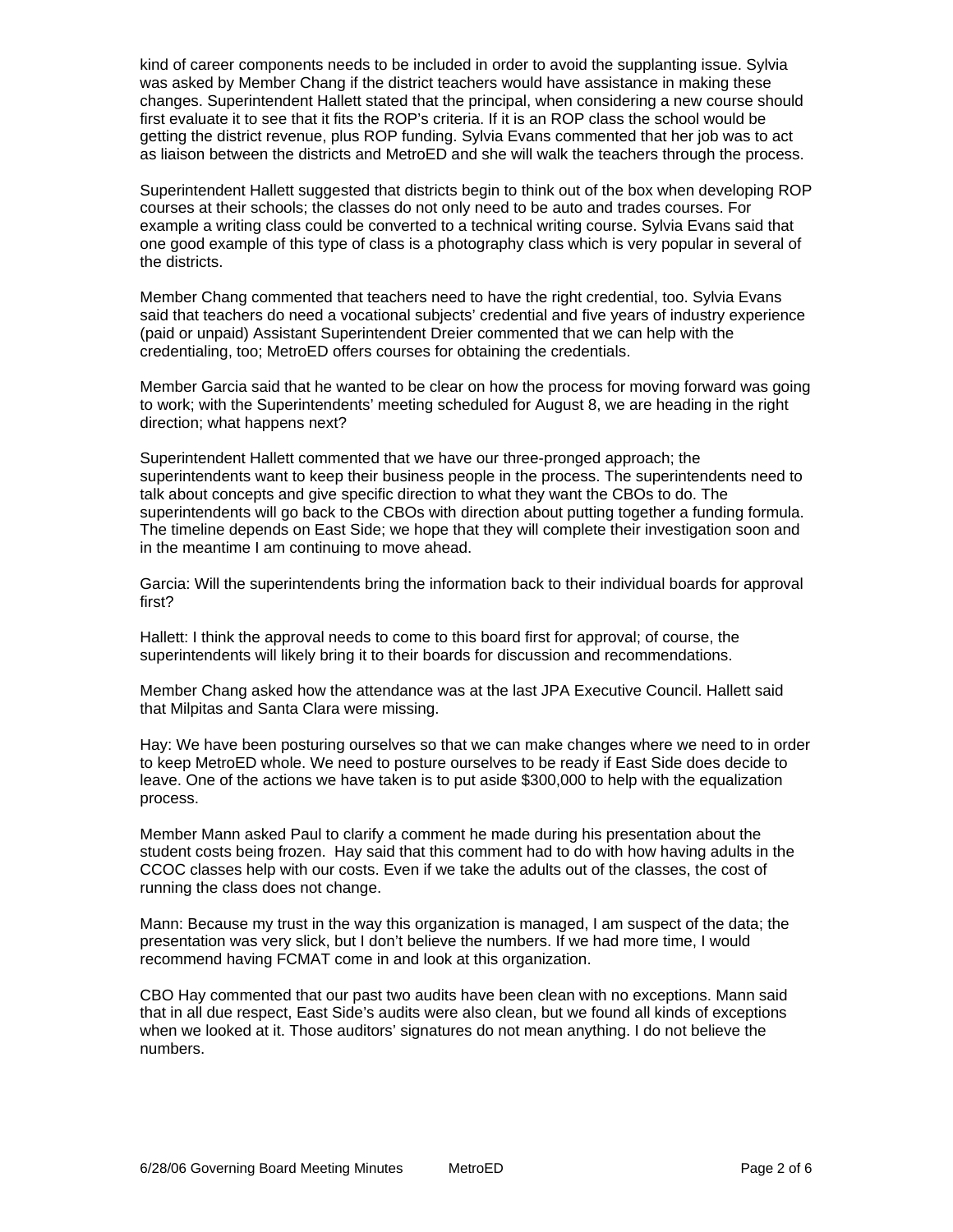Member Chang thanked everyone for coming to the study session; we had a good discussion. She said that she appreciated Paul Hay's presentation and felt that it made the equalization issue clear.

The study session was adjourned at 7:12.

# **6. REGULAR MEETING (continued) LOCATION**

Time: 7:00 p.m. Communication of the Auditorium

Date: June 28, 2006 Central County Occupational Center

# **7. PLEDGE OF ALLEGIANCE**

The Pledge of Allegiance was led by Diane Gordon

# **8. REPORT OF CLOSED SESSION ACTIONS**

 President Chang reported that the Board finalized the Superintendent's evaluation, that he has earned a "satisfactory" and his contract has been rolled over for an additional year. We realize that we do have a serious issue to resolve and the board hopes that we will have a fair and timely resolution in the very near future. Superintendent Hallett commented, "me too".

#### **9. ADOPT AGENDA**

Motion to adopt agenda by: Grilli, second: Gordon, vote: unanimous.

#### **10. SPECIAL ORDER OF BUSINESS**

10.1 Assistant Superintendent, Jan Dreier, introduced, Karen Enzensperger who in turn introduced Nancy Goodrich from California Department of Education, GED. She was here to present Heather Bryant the Outstanding Achievement Award as being among the highest GED scores in the state. Each year Washington, D.C. awards one outstanding student per state. Heather had five scores in the 99<sup>th</sup> percentile and a perfect score on the math portion of the test.

Paul Hay introduced Lenzo Pittman as the new MetroED Facilities Manager.

#### **11. PUBLIC PRESENTATIONS & REPORTS**

11.1 Public Comments – none.

# **12.0 APROVAL OF MINUTES**

12.1 Motion to approve minutes of regular board meeting, June 14, 2006 by: Dossa, second Garcia, vote unanimous.

#### **13.0 CONSENT CALENDAR**

Motion to approve consent calendar by: Grilli, Second: Gordon, vote: unanimous

#### **13.1 BUSINESS AND FINANCIAL FUNCTIONS**

- 13.1.1 Action Item: Approve June Board Warrant Approval List
- 13.1.2 Action Item: Approve Consultant Services Contract with School Services of California, Inc., (SSC) for Fiscal Budget Services

RECOMMENDATION: That the Governing Board approve the contract with School Services of California, Inc. for fiscal budget services in the amount of \$1,980, plus actual expenses.

13.1.3 Action Item: Approve Lease Agreement: Santa Clara County Office of Education, Head Start Program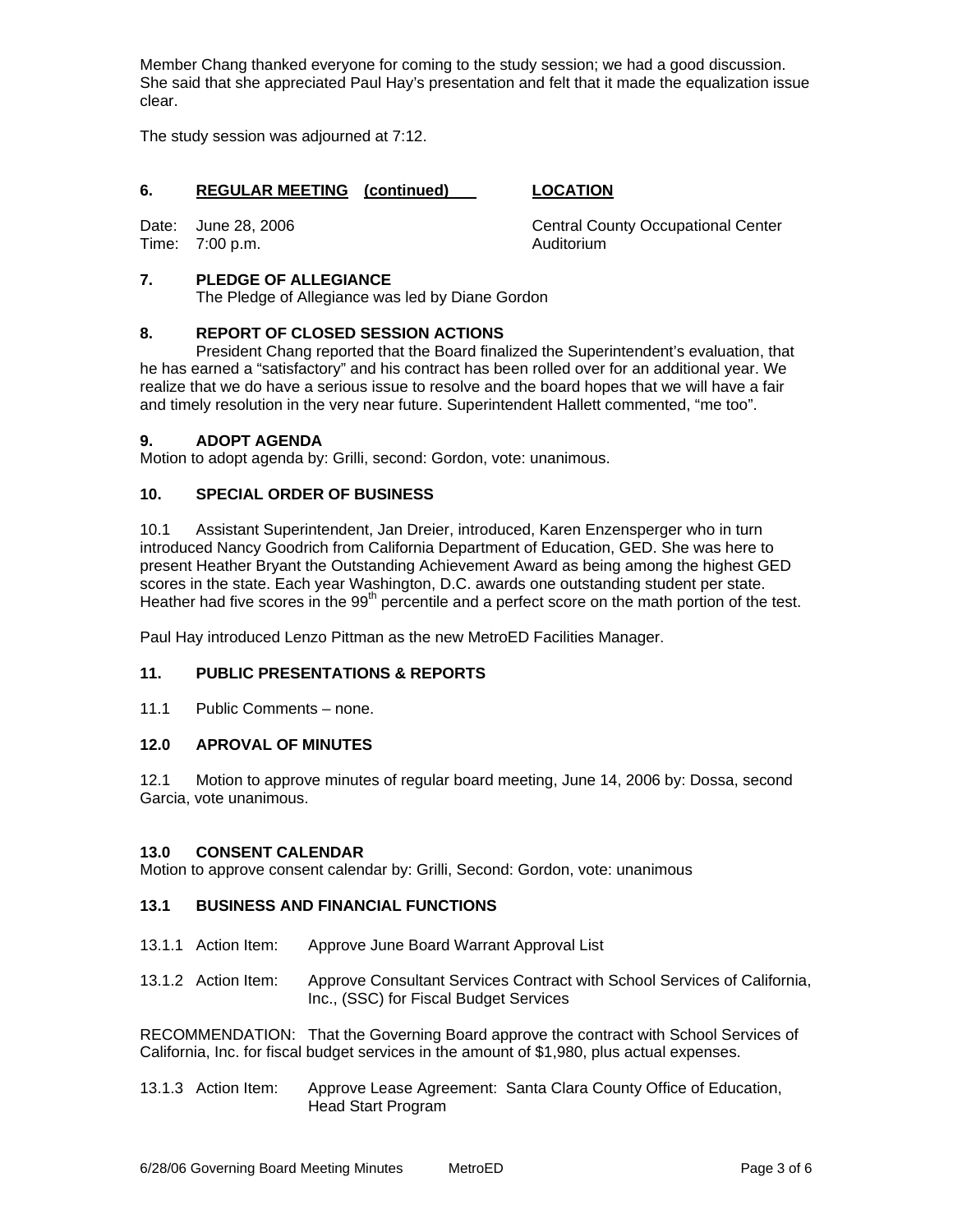13.1.4 Action Item: Approve Transportation Contract: Laidlaw Transit, Inc. dba Laidlaw Education Services

# **13.2 PERSONNEL**

# **13.3 INSTRUCTIONAL AND STUDENT FUNCTIONS**

13.3.1 Action Item: Application for Perkins 132 Grant, 2006-07

13.3.2 Action Item: Approval with San Jose Job Corps for Instructional Aide, 2006-07

# **14.0 INFORMATION ITEMS**

14.0.1 Information Item: MetroED Investment Portfolio as of 3/31/06

The Governing Board reviewed the MetroED Board Investment Report.

CBO Paul Hay presented the information to the Governing Board and commented that though we are no longer required to make this report, we will continue to do so as a good business practice.

#### 14.0.2 Information Item: ADA Equalization Update

The Governing Board received the update on ADA Equalization.

Superintendent updated the board by reporting the latest action taken on the ADA equalization issue, the JPA Superintendents' meeting on June 19.

- The superintendents were told that the MetroED Governing Board wants immediate resolution to the equalization
- The superintendents want the CBOs to be a part of the process and wants all of the districts involved

The challenges were framed for the superintendents:

- East Side is going to study the issue
- Campbell will not continue with the status quo and wants credit for the inequity that has existed for so long

A meeting with superintendents and CBOs will be held on August 8

- A presentation will be made, similar to the one given at tonight's study session, to bring everyone up-to-speed as we have several superintendents new to the issue. We will do a little of the economic history.
- District CBOs will come with an analysis of their costs
- Superintendents will give a clear direction to the CBOs
- A second meeting will be held on August 21; we have confirmation from the superintendents and CBOs that they will all attend both meetings.

Superintendent Hallett said that he would love to have the issue resolved by November.

#### Discussion:

Member Chang informed the public of the study session and said that it provided a good basis for moving forward; Paul did an excellent job. Superintendent Hallett and Superintendent Nunez are meeting on a regular basis

Member Garcia said that the presentation was the best he has ever had since he has been on this Board. My question is that if we push forward at an accelerated speed, are we giving East Side enough time if they need a year? Superintendent Hallett asked the Board if it was okay to have Superintendent Nunez, who was in the audience, respond to the questions. Superintendent Nunez said that he appreciated the study session and will take the information back to his district. I plan to move the decision up in time and hope to present this to my Board in the November or December timeframe. Neither MetroED nor East Side can afford to go beyond this time; it will not take us the year.

# **15.0 ACTION ITEMS AND REPORTS**

# **15.1 BOARD AND ADMINISTRATIVE FUNCTIONS**

15.1.1 Action Item: Master Business Relationship Agreement Campbell Union High School **District**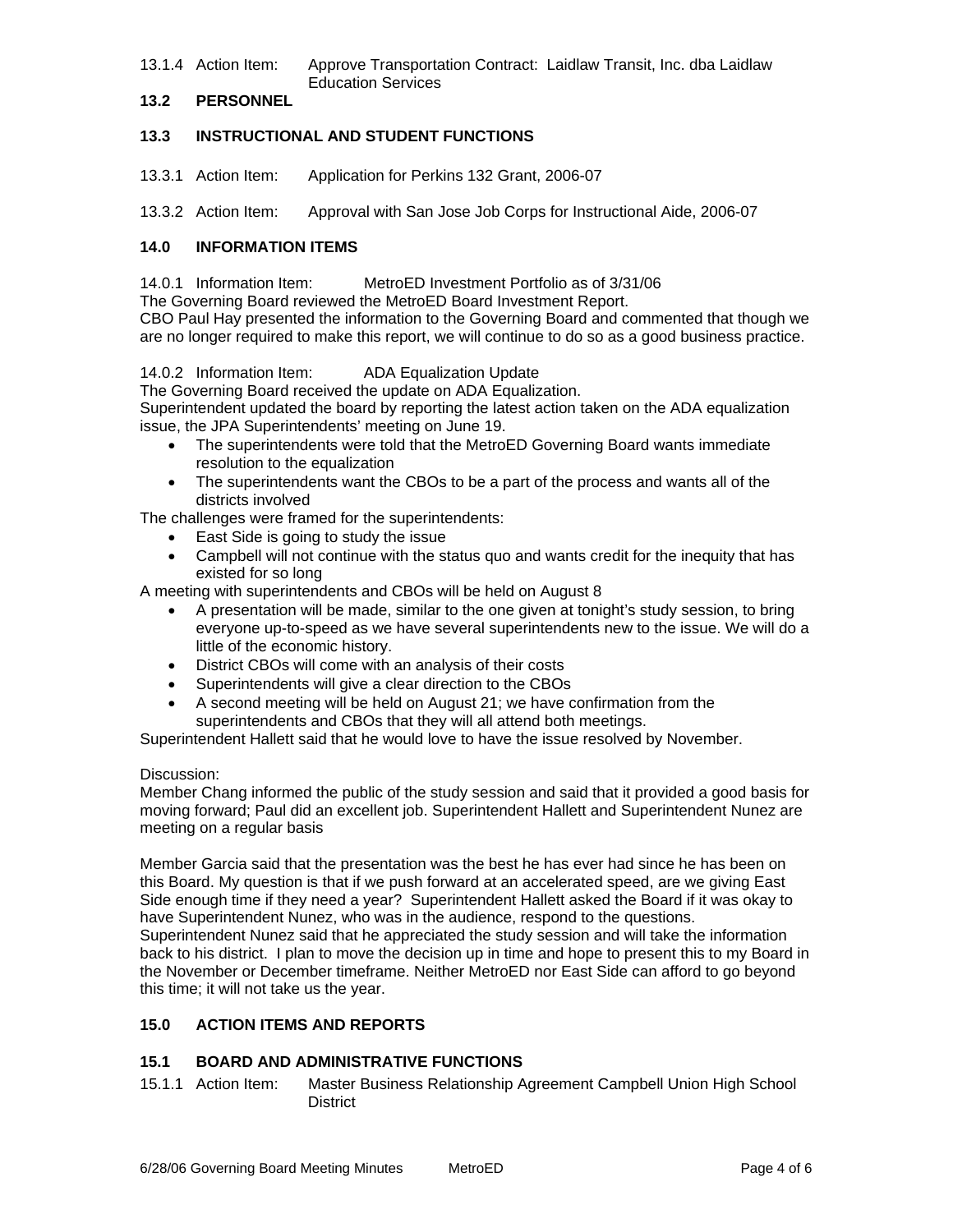Motion by Grilli: That the Governing Board take no action on this item, Second Dossa, Vote: 4 yes, 1 no, 1 abstention; Mann abstained; Gordon, "no".

Superintendent Hallett said that he cannot recommend to the Board that they approve this item; I am recommending that no action be taken. This action was taken unilaterally by Campbell, none of the other districts were involved; there is already an approved master business agreement in place with two years left. Hallett said that he understands Campbell's position but to amend the agreement without the whole of the JPA is not something that he is willing to do.

#### Discussion:

Member Chang asked Member Gordon for her comments. Gordon said that she would like Superintendent Farber, in the audience, to comment.

Superintendent Farber said that she appreciated Tim's comment about understanding Campbell's position and she also appreciated the urgency that has been given to coming to a resolution. However, we have been talking about this for a long time, since the last superintendent, Richard Friberg was here. We see inconsistencies and believe that each district must pay for their students who are attending CCOC. Our Board has asked if we are best serving the needs of our students, our teachers, and our community with the inequities that have existed for seven years. I appreciate the action and fast action that is being taken but we are all in the midst of passing our budgets. We have been living with this for a long time and we cannot wait another seven years. We will be a part of the process, we will attend the meetings and will continue to support CCOC but we want to do it with our partners.

Member Gordon said that she would like to respond to two of MetroED's points opposing the recommendation to approve the revised master business agreement. First, that there is already a master business agreement in place with two years left. We have an agreement in place that values some district's students over others; what does this say about us? Do we keep something just because it has time left, or do we revise it to meet our needs? Secondly, there is already a process in place. We did vote to put a three-pronged approach in place and to move forward, but what we need to do is to determine who we are, where we are going, how we are going to treat each other and how we are going to get to where we are going.

Member Garcia: Diane brings up some good points, but I am not sure this is the place to do it. If we do this with one district, other districts may be bringing things to the table which will only make negotiations more difficult. Diane has made some good points and I support those ideas. I would like to acknowledge and support Diane's position by treating all students the same. We need to have these value statements in writing because of unintended consequences. Rather than revising the master business agreements, we can pass these written value statements along so that Tim can use them in his superintendents' meetings.

Superintendent Hallett said that he was not clear on what he would be asked to pass along to the superintendents. He said he heard that we need one master business agreement and that all students need to be treated fairly, is there something else?

Member Mann said that he cannot see meeting again to write values statements. So far the winners in these meetings are the people who have brought the donuts and cookies because nothing has happened. We need to get to our core purpose. This is a failure of leadership; the ones making the big bucks are not making the decisions. This is a lack of leadership issue and I am going to keep saying this until the situation is resolved.

Member Garcia said that he is willing to pull his idea off of the table because unless we can get this to the superintendents by August 8, it will be too late.

Member Chang said that we do have a difficult issue to resolve and we must remember that we are representing MetroED on this board. We all need to go back to our boards; the JPA leadership will not be able to do this alone, they need support of their boards. I am optimistic that we will solve this and Superintendent Hallett wants resolution by November.